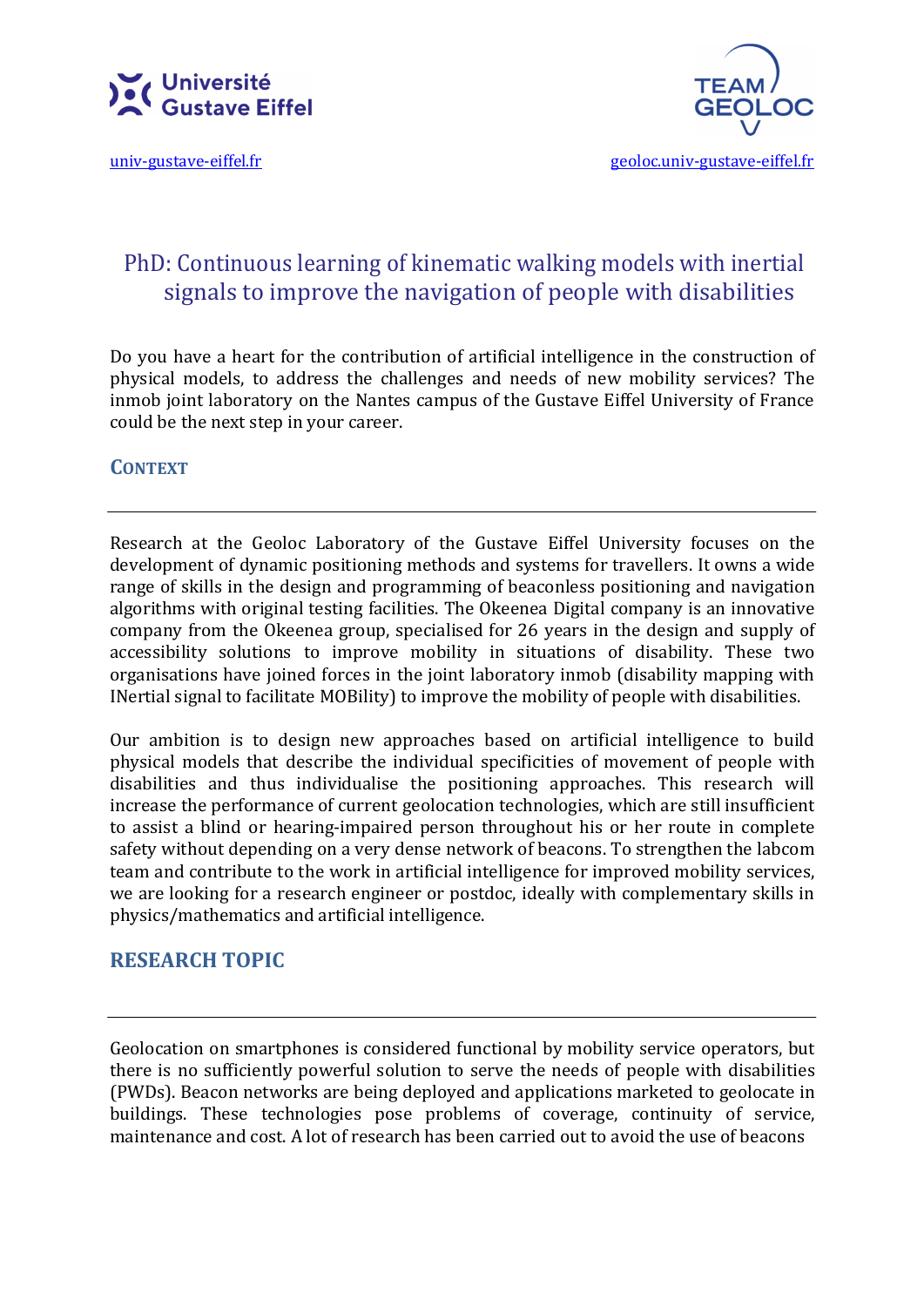



univ-gustave-eiffel.fr geoloc.univ-gustave-eiffel.fr

They map radio signals' propagation, rely on collaborative approaches or consider biomechanical data fused with inertial signals recorded by our wearable devices to estimate our movements. The performance of these "autonomous" approaches has stagnated in recent years because they do not take into account the specificities of individual human gait to personalise localization algorithms. As a result, they do not consider the nature of the disability in the solutions, whereas connected tools should enable the individualization of these approaches. This observation is at the origin of this proposed research. The processing of the singularity of mobility profiles should allow improving the estimation of walking tracks without deploying any beacon.

### RESEARCH OBJECTIVES

Research aims at continuous learning the walking gait and integrating the disability profiles into the core of learning. Novel processing of inertial data collected by a handheld smartsensor will be studied to improve the self-contained solution localization performance. We will first focus on the dimensions and specificity of the kinematic model using inertial signals, to reach stability over time for the same individual. A second challenge lies in the semi-supervised learning of this model with the data collected daily by a smartphone. The high noise level of the smartphone's sensors and the lack of a precise labels for daily movements are two other challenges. Finally, the research outcomes will have to be transferred to a smartphone for real-time operation in order to guide visually impaired people. Signal degradation and computational capacity limitations will have to be integrated.

### **COMPETENCES**

- MSc/Eng Degree in signal processing, geomatics, artificial intelligence or computer science
- Knowledge of signal processing, data mining, applied mathematics, machine learning methods and statistics
- Knowledge of multi-sensor fusion positioning and estimation theory
- Strong programming skills in Python, Matlab and TensorFlow (cpp preferred)
- Experience of working with machine learning applied to physics
- Proven ability to integrate large-scale data
- Understanding of connected object technologies and Android programming
- Ability to effectively integrate research results into publications and intellectual property
- Creativity and openness to innovation
- Enthusiasm, responsibility and excellent collaboration skills
- Passion for producing high quality data
- Strong oral and written skills in English